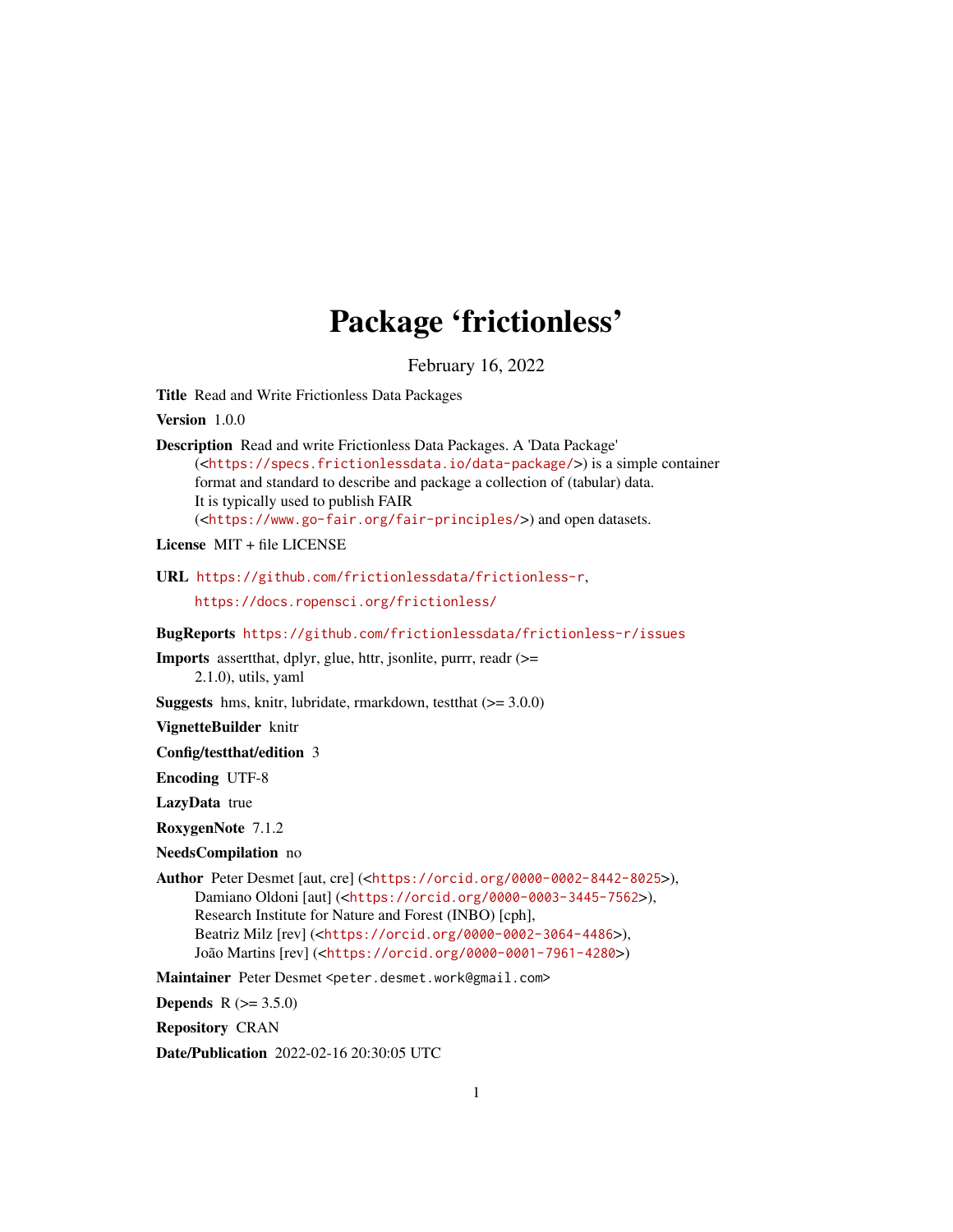## <span id="page-1-0"></span>R topics documented:

| Index |                                                                                                       |  |
|-------|-------------------------------------------------------------------------------------------------------|--|
|       |                                                                                                       |  |
|       |                                                                                                       |  |
|       | remove resource $\ldots \ldots \ldots \ldots \ldots \ldots \ldots \ldots \ldots \ldots \ldots \ldots$ |  |
|       |                                                                                                       |  |
|       |                                                                                                       |  |
|       |                                                                                                       |  |
|       |                                                                                                       |  |
|       |                                                                                                       |  |
|       |                                                                                                       |  |
|       |                                                                                                       |  |

```
add_resource Add a Data Resource
```
#### Description

Adds a Tabular [Data Resource](https://specs.frictionlessdata.io/data-resource/) to a Data Package. The resource will be a [Tabular Data Resource.](https://specs.frictionlessdata.io/tabular-data-resource/) The resource name can only contain lowercase alphanumeric characters plus ., - and \_.

#### Usage

```
add_resource(package, resource_name, data, schema = NULL, delim = ",")
```
### Arguments

| package       | List describing a Data Package, created with read_package() or create_package().                                                                                                                                                                                                                                                               |
|---------------|------------------------------------------------------------------------------------------------------------------------------------------------------------------------------------------------------------------------------------------------------------------------------------------------------------------------------------------------|
| resource_name | Name of the Data Resource.                                                                                                                                                                                                                                                                                                                     |
| data          | Data to attach, either a data frame or $path(s)$ to CSV file(s):                                                                                                                                                                                                                                                                               |
|               | • Data frame: attached to the resource as data and written to a CSV file when<br>$using write_package()$ .                                                                                                                                                                                                                                     |
|               | • One or more paths to CSV file(s) as a character (vector): added to the re-<br>source as path. The <b>last file will be read</b> with $readr$ : $read\_delim()$ to<br>create or compare with schema and to set format, mediatype and encoding.<br>The other files are ignored, but are expected to have the same structure and<br>properties. |
| schema        | Either a list, or path or URL to a JSON file describing a Table Schema for the<br>data. If not provided, one will be created using create_schema().                                                                                                                                                                                            |
| delim         | Single character used to separate the fields in the CSV file(s), e.g. $\setminus$ t for tab<br>delimited file. Will be set as delimiter in the resource CSV dialect, so read<br>functions know how to read the file(s).                                                                                                                        |

#### Value

Provided package with one additional resource.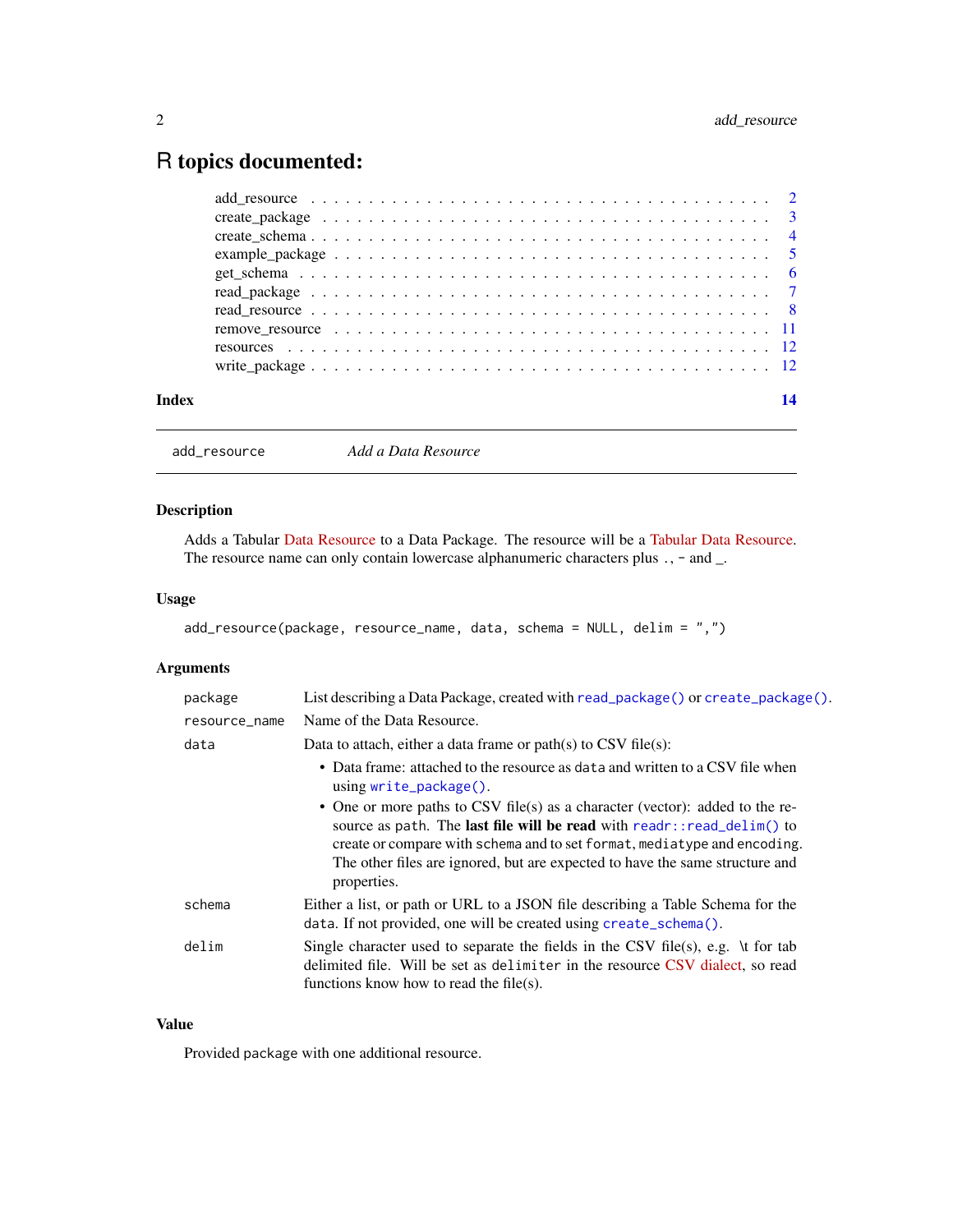#### <span id="page-2-0"></span>create\_package 3

#### See Also

Other edit functions: [get\\_schema\(](#page-5-1)), [remove\\_resource\(](#page-10-1))

#### Examples

```
# Load the example Data Package
package <- example_package
# List resources
resources(package)
# Create a data frame
df <- data.frame(
 multimedia_id = c("aed5fa71-3ed4-4284-a6ba-3550d1a4de8d",
    "da81a501-8236-4cbd-aa95-4bc4b10a05df"
 ),
 x = c(718, 748),
 y = c(860, 900)\mathcal{L}# Add resource "positions" to the Data Package, from the data frame
package <- add_resource(package, "positions", data = df)
# Add resource "positions_2" to the Data Package, with user-defined schema
my_schema <- create_schema(df)
package <- add_resource(package, "positions_2", data = df, schema = my_schema)
# Add resource "observations_2" to the Data Package, from CSV file paths
path_1 <- system.file("extdata", "observations_1.csv", package = "frictionless")
path_2 <- system.file("extdata", "observations_2.csv", package = "frictionless")
package <- add_resource(package, "observations_2", data = c(path_1, path_2))
# List resources ("positions", "positions_2", "observations_2" added)
resources(package)
```
<span id="page-2-1"></span>create\_package *Create an empty Data Package*

#### **Description**

Initiates a list describing a [Data Package.](https://specs.frictionlessdata.io/data-package/) This empty Data Package can be extended with metadata and resources (see [add\\_resource\(\)](#page-1-1)). Added resources will make the Data Package meet [Tabular](https://specs.frictionlessdata.io/tabular-data-package/) [Data Package](https://specs.frictionlessdata.io/tabular-data-package/) requirements, so profile is set to tabular-data-package.

#### Usage

create\_package()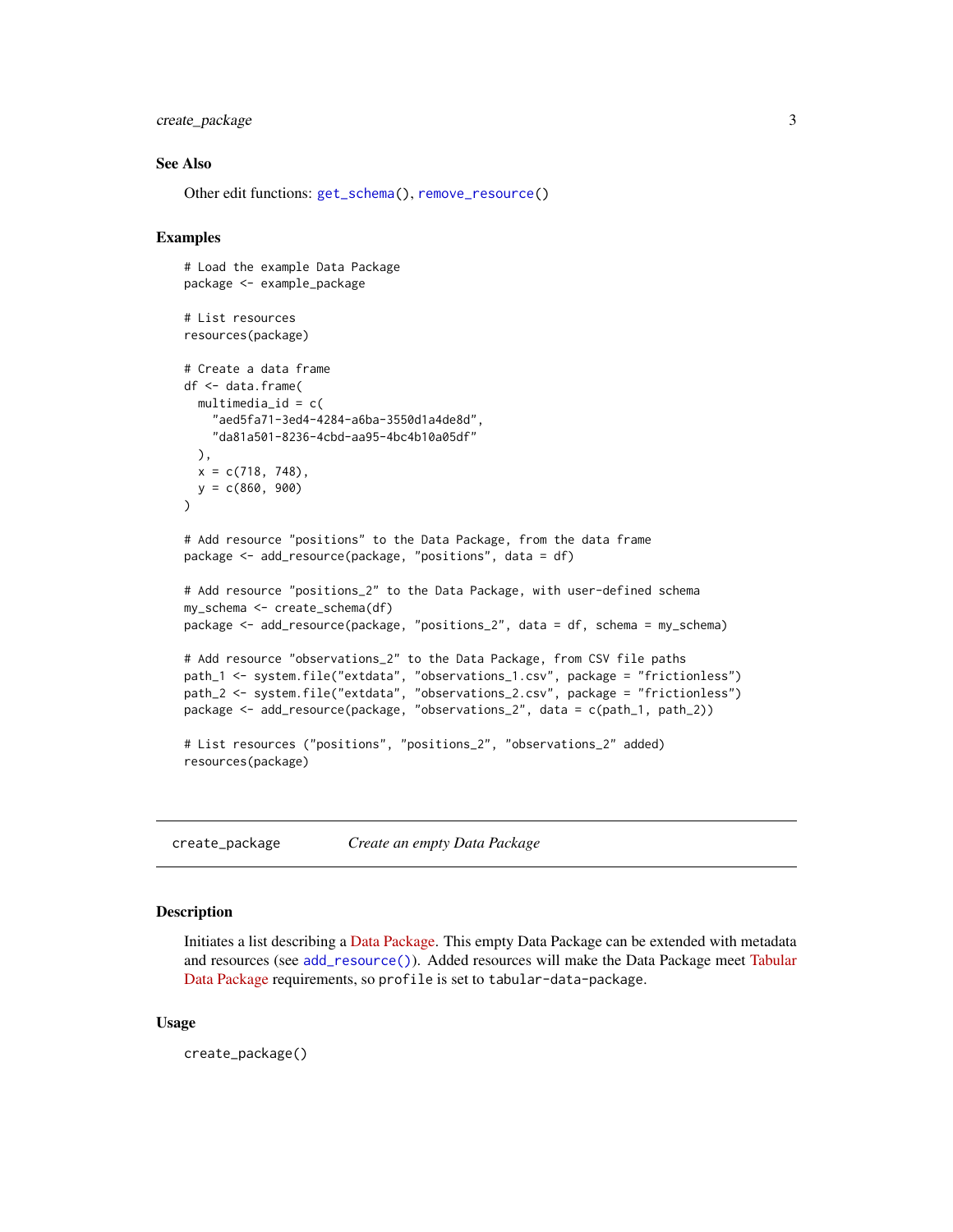#### <span id="page-3-0"></span>Value

List describing a Data Package.

#### See Also

Other create functions: [create\\_schema\(](#page-3-1))

#### Examples

```
# Create a Data Package
package <- create_package()
str(package)
```
<span id="page-3-1"></span>create\_schema *Create a Table Schema for a data frame*

#### Description

Creates a [Table Schema](https://specs.frictionlessdata.io/table-schema/) for a data frame, listing all column names and types as field names and (converted) types.

#### Usage

```
create_schema(data)
```
#### Arguments

data A data frame.

#### Value

List describing a Table Schema.

#### Table schema properties

The Table Schema will be created from the data frame columns:

- name: contains the column name.
- title: not set.
- description: not set.
- type: contains the converted column type (see further).
- format: not set and can thus be considered default. This is also the case for dates, times and datetimes, since [readr::write\\_csv\(\)](#page-0-0) used by [write\\_package\(\)](#page-11-1) will format those to ISO8601 which is considered the default. Datetimes in local or non-UTC timezones will be converted to UTC before writing.
- constraints: not set, except for factors (see further).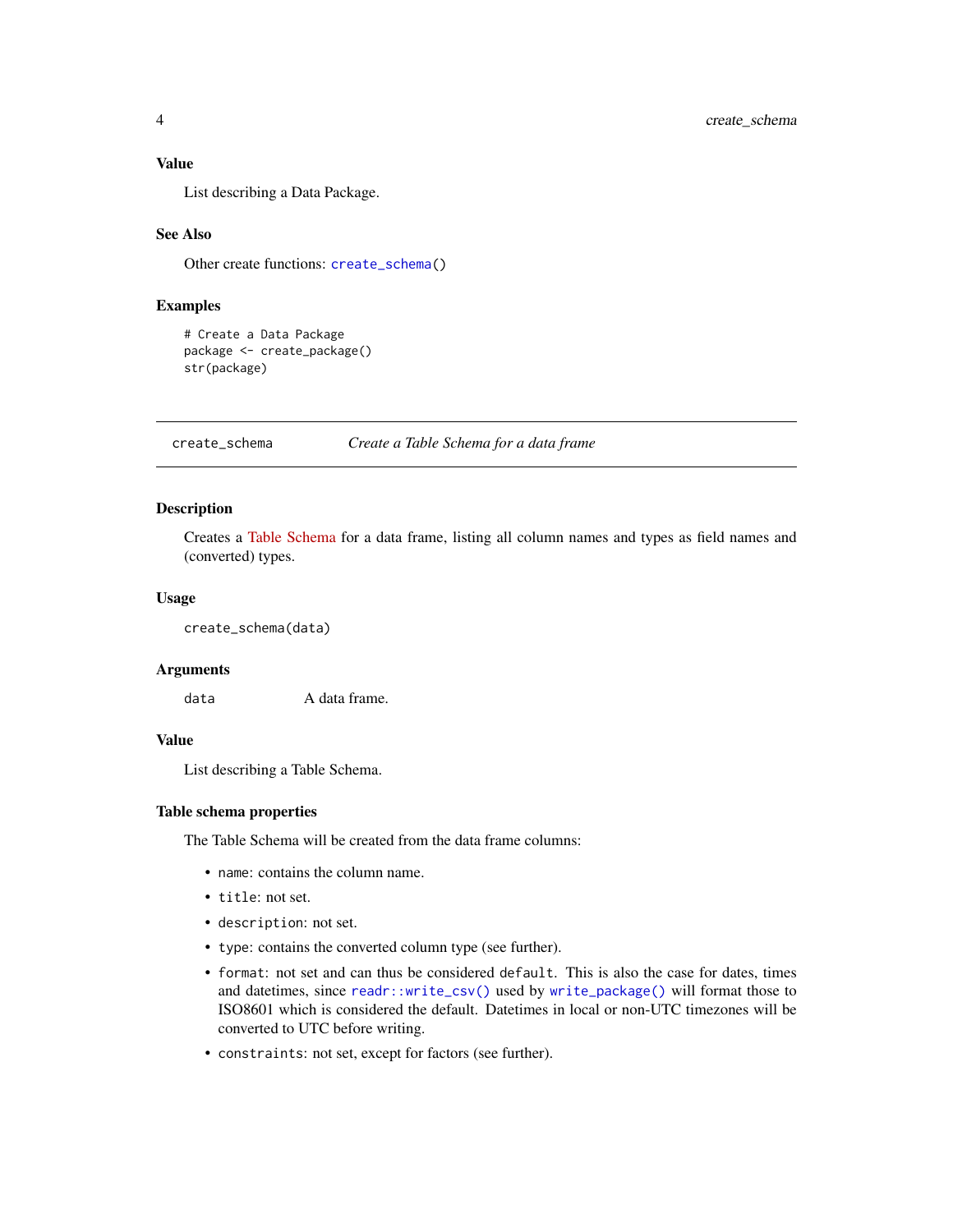- <span id="page-4-0"></span>• missingValues: not set. [write\\_package\(\)](#page-11-1) will use the default "" for missing values.
- primaryKey: not set.
- foreignKeys: not set.

#### Field types:

The column type will determine the field type, as follows:

- character as [string.](https://specs.frictionlessdata.io/table-schema/#string)
- Date as [date.](https://specs.frictionlessdata.io/table-schema/#date)
- difftime as [number.](https://specs.frictionlessdata.io/table-schema/#number)
- factor as [string](https://specs.frictionlessdata.io/table-schema/#string) with factor levels as enum.
- [hms::hms\(\)](#page-0-0) as [time.](https://specs.frictionlessdata.io/table-schema/#time)
- integer as [integer.](https://specs.frictionlessdata.io/table-schema/#integer)
- logical as. [boolean.](https://specs.frictionlessdata.io/table-schema/#boolean)
- numeric as [number.](https://specs.frictionlessdata.io/table-schema/#number)
- POSIXct/POSIXlt as [datetime.](https://specs.frictionlessdata.io/table-schema/#datetime)
- Any other type as [any.](https://specs.frictionlessdata.io/table-schema/#any)

#### See Also

Other create functions: [create\\_package\(](#page-2-1))

#### Examples

```
# Create a data frame
df <- data.frame(
 id = c(as.integer(1), as.integer(2)),timestamp = c(as.POSIXct("2020-03-01 12:00:00", tz = "EET"),
   as.POSIXct("2020-03-01 18:45:00", tz = "EET")
 ),
 life_stage = factor(c("adult", "adult"), levels = c("adult", "juvenile"))
\mathcal{L}# Create a Table Schema from the data frame
schema <- create_schema(df)
str(schema)
```
example\_package *Example Data Package*

#### Description

Example Tabular [Data Package](https://specs.frictionlessdata.io/data-package/) with dummy camera trap data organized in 3 Data Resources:

- deployments: data stored in deployments.csv.
- observations: data stored in observations\_1.csv and observations\_2.csv, but referenced as URLs.
- media: data stored in data property.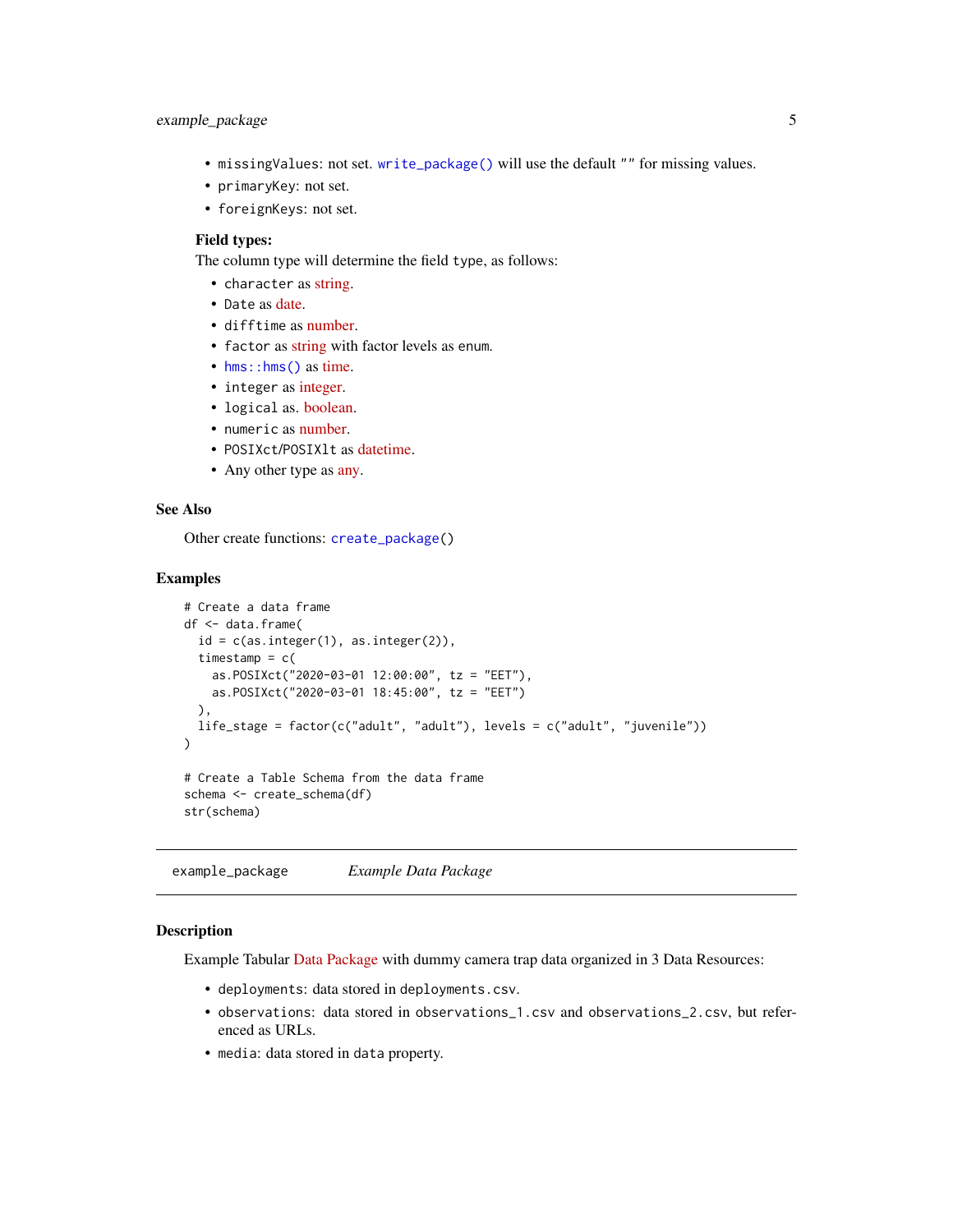#### <span id="page-5-0"></span>Usage

example\_package

#### Format

An object of class list of length 9.

#### Source

<https://github.com/frictionlessdata/frictionless-r/tree/main/inst/extdata>

#### Examples

```
## Not run:
# example_package.rda was created with the code below.
# Note that it must be created using a URL, otherwise all Data Resource paths
# will point to local paths that won't work for other users.
# One can load locally using:
# read_package(
# system.file("extdata", "datapackage.json", package = "frictionless")
# )
example_package <- read_package(file.path(
  "https://raw.githubusercontent.com/frictionlessdata/frictionless-r",
 "main/inst/extdata/datapackage.json"
))
save(example_package, file = "data/example_package.rda")
## End(Not run)
```
<span id="page-5-1"></span>get\_schema *Get the Table Schema of a Data Resource*

#### Description

Returns the [Table Schema](https://specs.frictionlessdata.io/table-schema/) of a Data Resource (in a Data Package), i.e. the content of its schema property, describing the resource's fields, data types, relationships, and missing values. The resource must be a [Tabular Data Resource.](https://specs.frictionlessdata.io/tabular-data-resource/)

#### Usage

get\_schema(package, resource\_name)

#### **Arguments**

| package | List describing a Data Package, created with read_package() or create_package(). |
|---------|----------------------------------------------------------------------------------|
|         | resource_name Name of the Data Resource.                                         |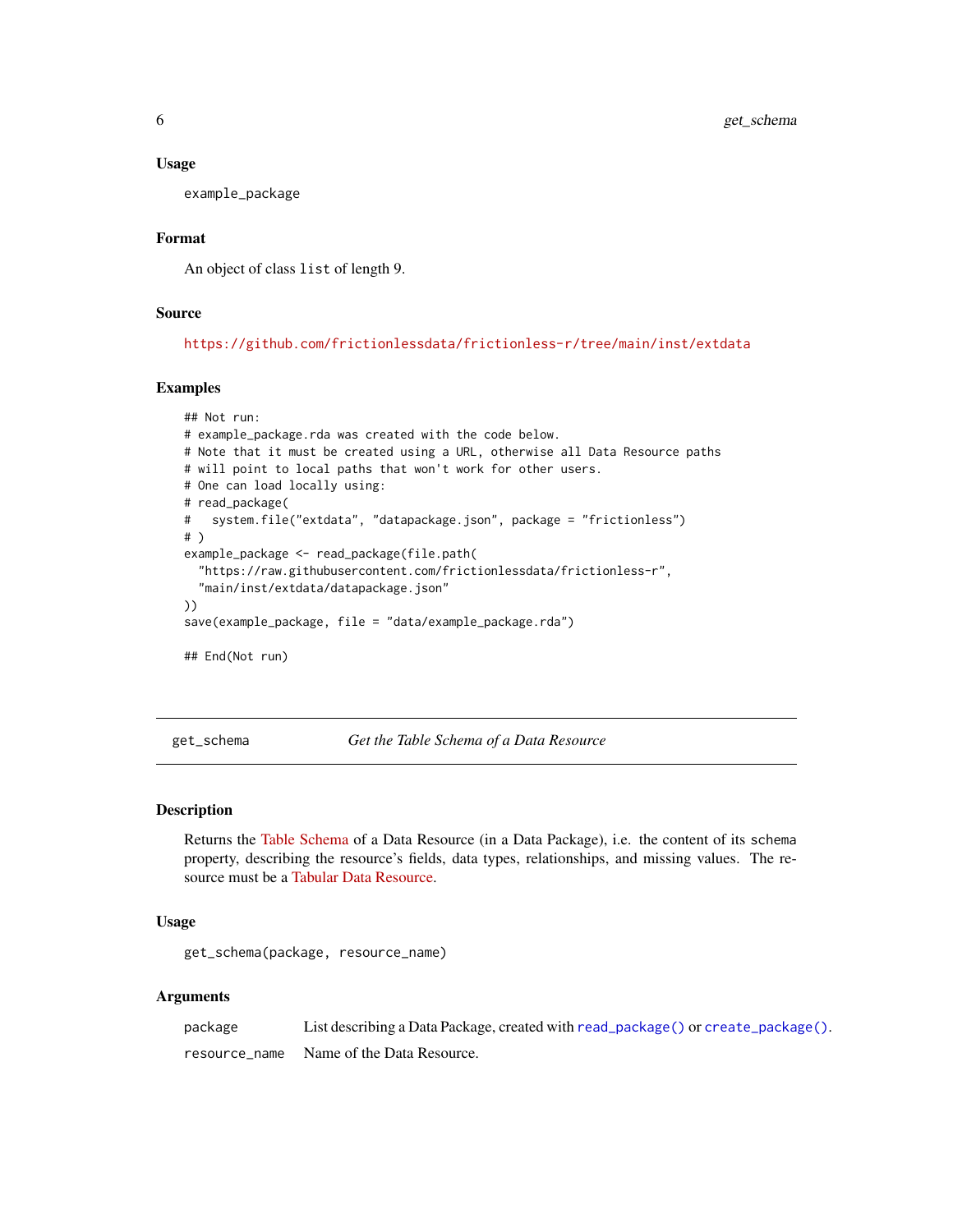<span id="page-6-0"></span>read\_package 7

#### Value

List describing a Table Schema.

#### See Also

Other edit functions: [add\\_resource\(](#page-1-1)), [remove\\_resource\(](#page-10-1))

#### Examples

```
# Load the example Data Package
package <- example_package
# Get the Table Schema for the resource "observations"
schema <- get_schema(package, "observations")
str(schema)
```
<span id="page-6-1"></span>read\_package *Read a Data Package descriptor file (*datapackage.json*)*

#### Description

Reads information from a datapackage.json file, i.e. the [descriptor](https://specs.frictionlessdata.io/data-package/#descriptor) file that describes the Data Package metadata and its Data Resources.

#### Usage

read\_package(file = "datapackage.json")

#### Arguments

file Path or URL to a datapackage.json file.

#### Value

List describing a Data Package. The function will add a custom property directory with the directory the descriptor was read from. It is used as a base path to access resources.

#### See Also

Other read functions: [read\\_resource\(](#page-7-1)), [resources\(](#page-11-2))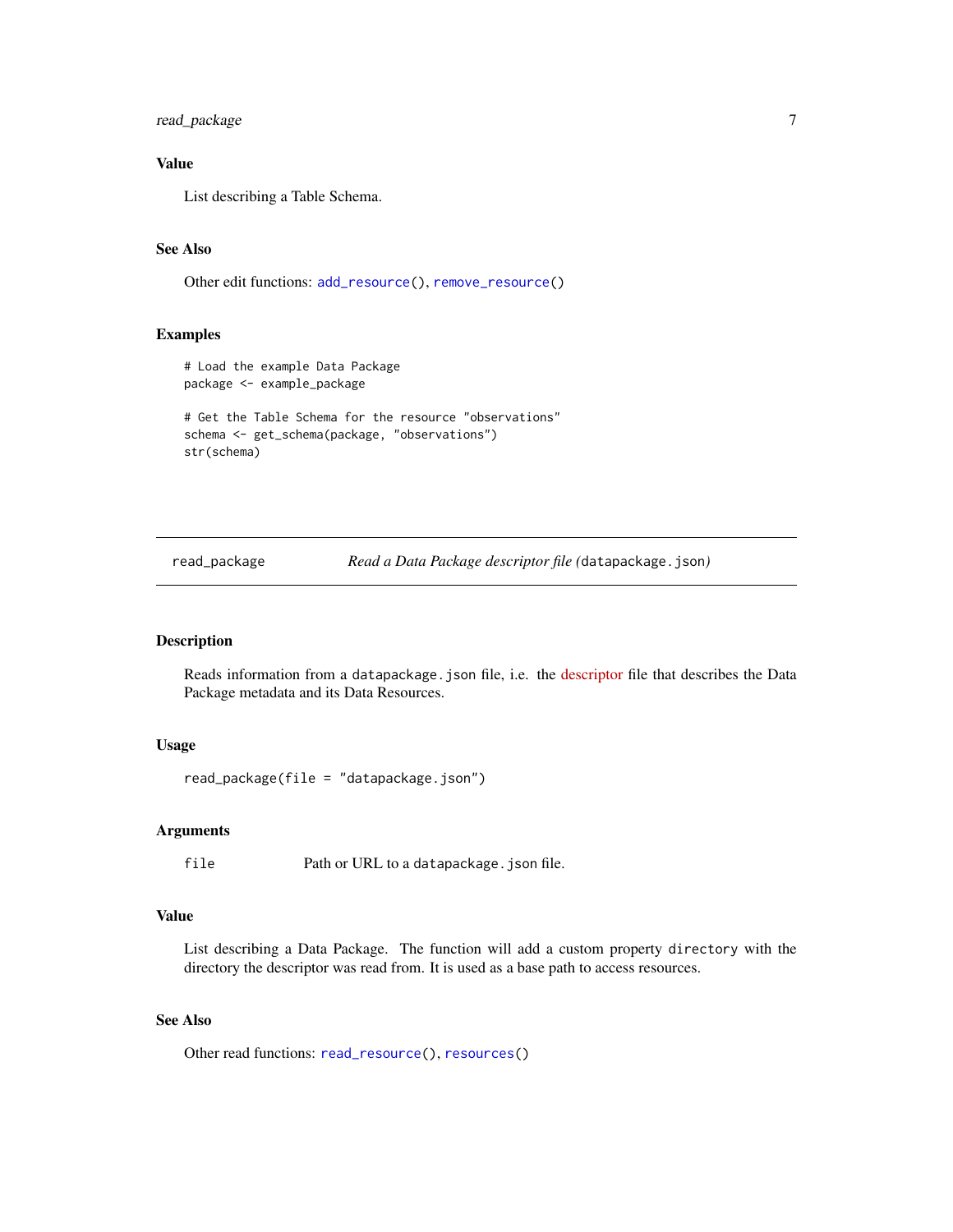#### Examples

```
# Read a datapackage.json file
package <- read_package(
 system.file("extdata", "datapackage.json", package = "frictionless")
\lambda# Access the Data Package properties
package$name
package$created
# List resources
resources(package)
```
<span id="page-7-1"></span>read\_resource *Read data from a Data Resource into a tibble data frame*

#### **Description**

Reads data from a [Data Resource](https://specs.frictionlessdata.io/data-resource/) (in a Data Package) into a tibble (a Tidyverse data frame). The resource must be a [Tabular Data Resource.](https://specs.frictionlessdata.io/tabular-data-resource/) The function uses [readr::read\\_delim\(\)](#page-0-0) to read CSV files, passing the resource properties path, CSV dialect, column names, data types, etc. Column names are taken from the provided Table Schema (schema), not from the header in the CSV file(s).

#### Usage

read\_resource(package, resource\_name)

#### Arguments

| package       | List describing a Data Package, created with read_package() or create_package(). |
|---------------|----------------------------------------------------------------------------------|
| resource name | Name of the Data Resource.                                                       |

#### Value

[dplyr::tibble\(\)](#page-0-0) data frame with the Data Resource's tabular data.

#### Resource properties

The [Data Resource properties](https://specs.frictionlessdata.io/data-resource/) are handled as follows:

#### Path:

[path](https://specs.frictionlessdata.io/data-resource/#data-location) is required. It can be a local path or URL, which must resolve. Absolute path (/) and relative parent path  $(.)$  are forbidden to avoid security vulnerabilities.

When multiple paths are provided ("path": [ "myfile1.csv", "myfile2.csv"]) then data are merged into a single data frame, in the order in which the paths are listed.

#### Data:

If path is not present, the function will attempt to read data from the data property. schema will be ignored.

<span id="page-7-0"></span>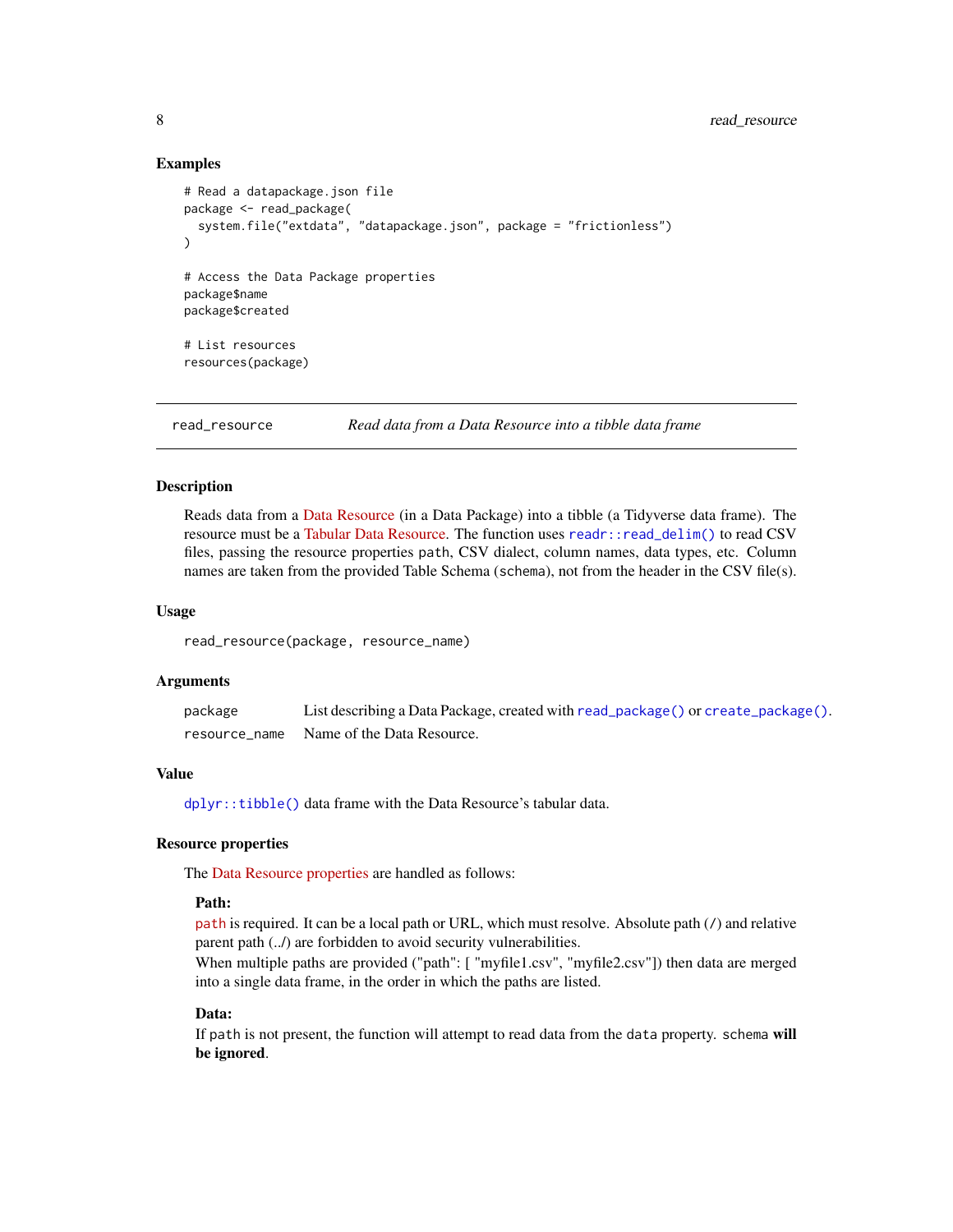#### <span id="page-8-0"></span>read resource 9

#### Name:

name is [required.](https://specs.frictionlessdata.io/data-resource/#name) It is used to find the resource with name = resource\_name.

#### Profile:

profile is [required](https://specs.frictionlessdata.io/tabular-data-resource/#specification) to have the value tabular-data-resource.

#### File encoding:

encoding (e.g. windows-1252) is [required](https://specs.frictionlessdata.io/data-resource/#optional-properties) if the resource file(s) is not encoded as UTF-8. The returned data frame will always be UTF-8.

#### CSV Dialect:

dialect properties are [required](https://specs.frictionlessdata.io/csv-dialect/#specification) if the resource file(s) deviate from the default CSV settings (see below). It can either be a JSON object or a path or URL referencing a JSON object. Only deviating properties need to be specified, e.g. a tab delimited file without a header row needs:

"dialect": {"delimiter": "\t", "header": "false"}

These are the CSV dialect properties. Some are ignored by the function:

- delimiter: default ,.
- lineTerminator: ignored, line terminator characters LF and CRLF are interpreted automatically by [readr::read\\_delim\(\)](#page-0-0), while CR (used by Classic Mac OS, final release 2001) is not supported.
- doubleQuote: default true.
- quoteChar: default ".
- escapeChar: anything but \ is ignored and it will set doubleQuote to false as these fields are mutually exclusive. You can thus not escape with \" and "" in the same file.
- nullSequence: ignored, use missingValues.
- skipInitialSpace: default false.
- header: default true.
- commentChar: not set by default.
- caseSensitiveHeader: ignored, header is not used for column names, see Schema.
- csvddfVersion: ignored.

#### File compression:

Resource file(s) with path ending in .gz, .bz2, .xz, or .zip are automatically decompressed using default [readr::read\\_delim\(\)](#page-0-0) functionality. Only .gz files can be read directly from URL paths. Only the extension in path can be used to indicate compression type, the compression property is [ignored.](https://specs.frictionlessdata.io/patterns/#specification-3)

#### Ignored resource properties:

- title
- description
- format
- mediatype
- bytes
- hash
- sources
- licenses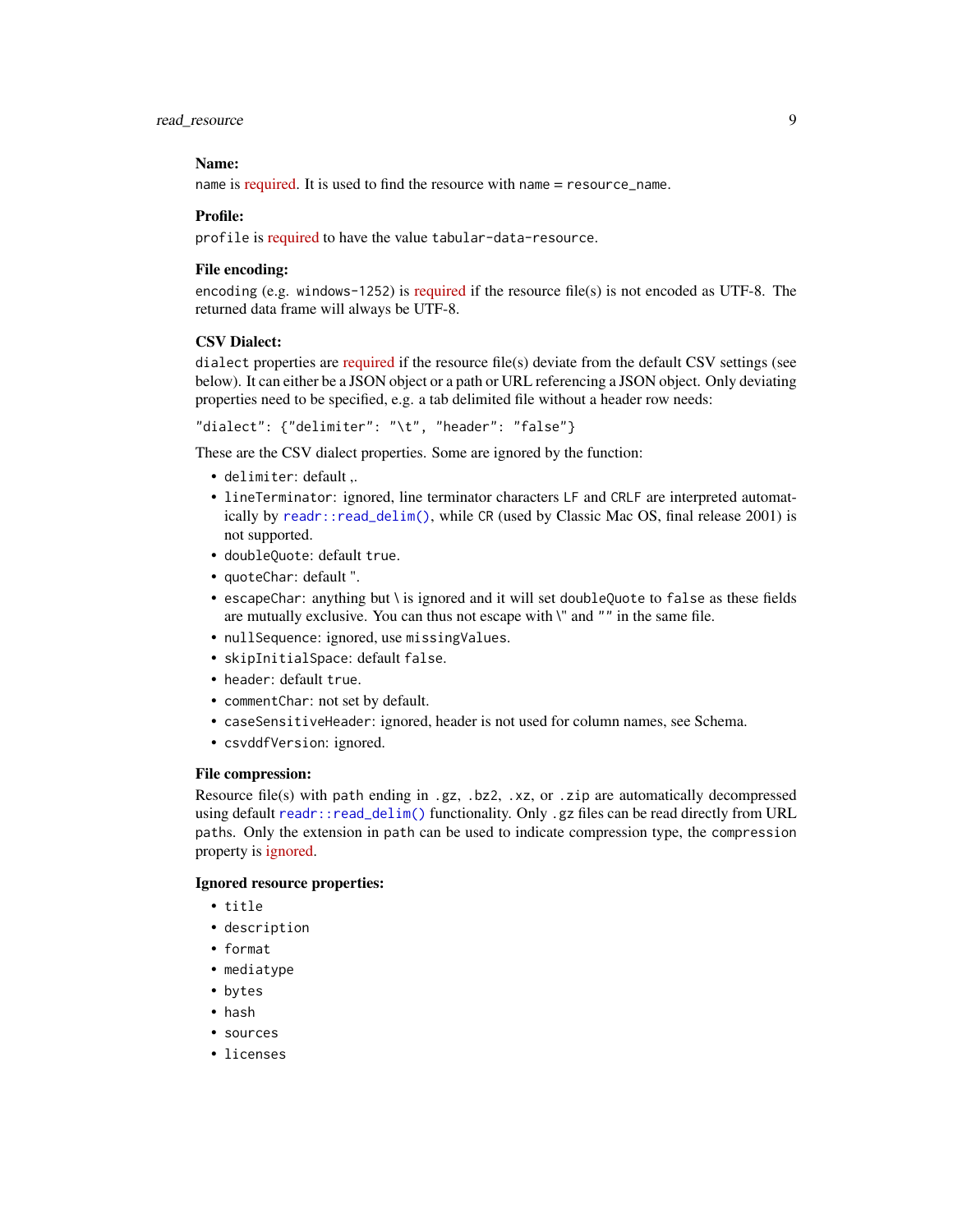#### <span id="page-9-0"></span>Table schema properties

schema is required and must follow the [Table Schema](https://specs.frictionlessdata.io/table-schema/) specification. It can either be a JSON object or a path or URL referencing a JSON object.

- Field names are used as column headers.
- Field types are use as column types (see further).
- [missingValues](https://specs.frictionlessdata.io/table-schema/#missing-values) are used to interpret as NA, with "" as default.

#### Field types:

Field type is used to set the column type, as follows:

- [string](https://specs.frictionlessdata.io/table-schema/#string) as character; or factor when enum is present. format is ignored.
- [number](https://specs.frictionlessdata.io/table-schema/#number) as double; or factor when enum is present. Use bareNumber: false to ignore whitespace and non-numeric characters. decimalChar (. by default) and groupChar (undefined by default) can be defined, but the most occurring value will be used as a global value for all number fields of that resource.
- [integer](https://specs.frictionlessdata.io/table-schema/#integer) as double (not integer, to avoid issues with big numbers); or factor when enum is present. Use bareNumber: false to ignore whitespace and non-numeric characters.
- [boolean](https://specs.frictionlessdata.io/table-schema/#boolean) as logical. Non-default trueValues/falseValues are not supported.
- [object](https://specs.frictionlessdata.io/table-schema/#object) as character.
- [array](https://specs.frictionlessdata.io/table-schema/#array) as character.
- [date](https://specs.frictionlessdata.io/table-schema/#date) as date. Supports format, with values default (ISO date), any (guess ymd) and [Python/C strptime](https://docs.python.org/2/library/datetime.html#strftime-strptime-behavior) patterns, such as %a, %d %B %Y for Sat, 23 November 2013. %x is  $\%m\%d\%y$ . %j, %U, %w and %W are not supported.
- [time](https://specs.frictionlessdata.io/table-schema/#time) as [hms::hms\(\)](#page-0-0). Supports format, with values default (ISO time), any (guess hms) and [Python/C strptime](https://docs.python.org/2/library/datetime.html#strftime-strptime-behavior) patterns, such as %I%p%M:%S.%f%z for 8AM30:00.300+0200.
- [datetime](https://specs.frictionlessdata.io/table-schema/#datetime) as POSIXct. Supports format, with values default (ISO datetime), any (ISO datetime) and the same patterns as for date and time. %c is not supported.
- [year](https://specs.frictionlessdata.io/table-schema/#year) as date, with 01 for month and day.
- [yearmonth](https://specs.frictionlessdata.io/table-schema/#yearmonth) as date, with 01 for day.
- [duration](https://specs.frictionlessdata.io/table-schema/#duration) as character. Can be parsed afterwards with [lubridate::duration\(\)](#page-0-0).
- [geopoint](https://specs.frictionlessdata.io/table-schema/#geopoint) as character.
- [geojson](https://specs.frictionlessdata.io/table-schema/#geojson) as character.
- [any](https://specs.frictionlessdata.io/table-schema/#any) as character.
- no type provided as type is guessed.
- unknown type as not allowed.

#### See Also

Other read functions: [read\\_package\(](#page-6-1)), [resources\(](#page-11-2))

#### Examples

```
# Read a datapackage.json file
package <- read_package(
 system.file("extdata", "datapackage.json", package = "frictionless")
)
```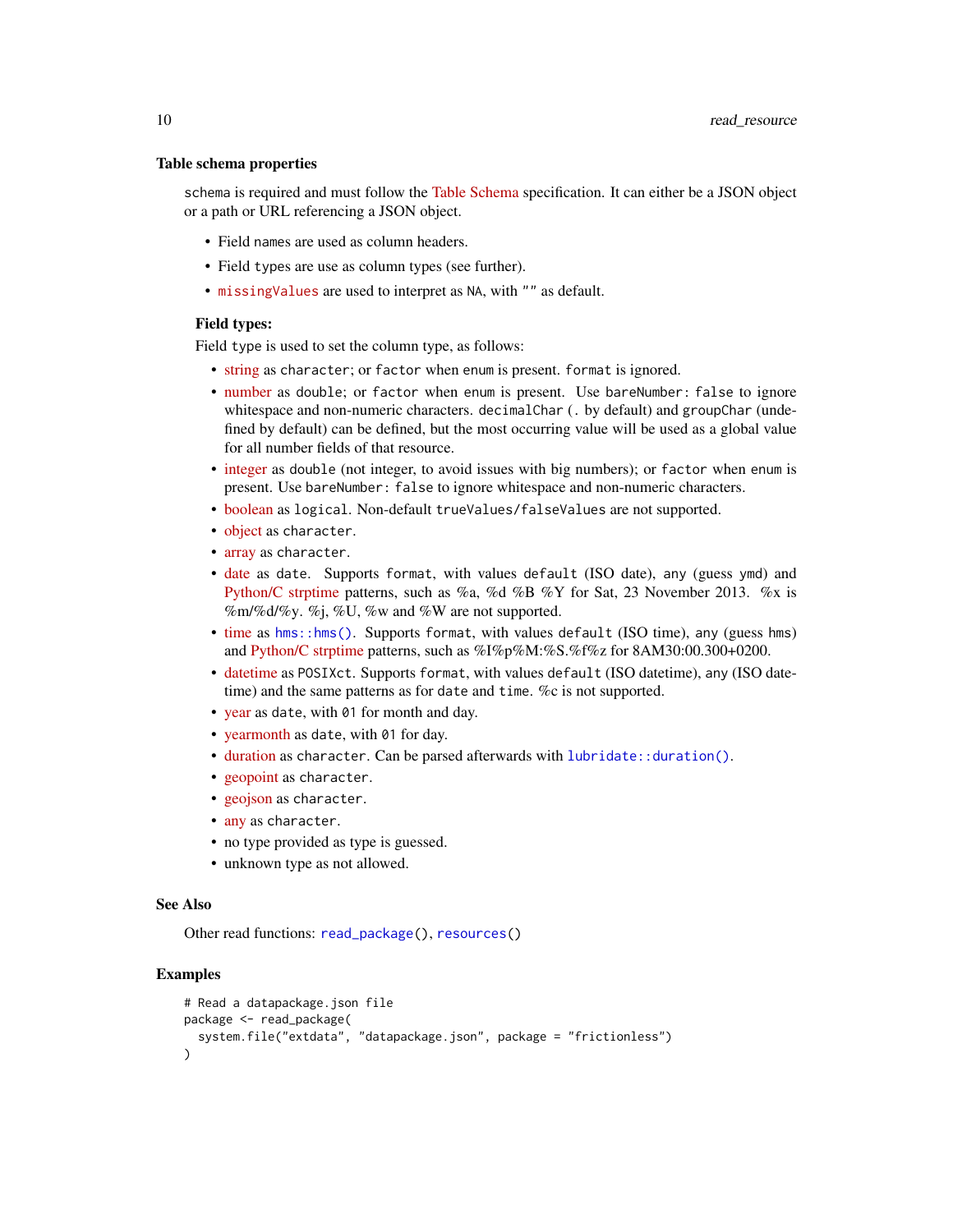#### <span id="page-10-0"></span>remove\_resource 11

```
# List resources
resources(package)
```

```
# Read data from the resource "observations"
read_resource(package, "observations")
```

```
# The above tibble is merged from 2 files listed in the resource path
package$resources[[2]]$path
```

```
# The column names and types are derived from the resource schema
purrr::map_chr(package$resources[[2]]$schema$fields, "name")
purrr::map_chr(package$resources[[2]]$schema$fields, "type")
```
<span id="page-10-1"></span>remove\_resource *Remove a Data Resource*

#### Description

Removes a [Data Resource](https://specs.frictionlessdata.io/data-resource/) from a Data Package, i.e. it removes one of the described resources.

#### Usage

```
remove_resource(package, resource_name)
```
#### Arguments

package List describing a Data Package, created with [read\\_package\(\)](#page-6-1) or [create\\_package\(\)](#page-2-1). resource\_name Name of the Data Resource.

#### Value

Provided package with one fewer resource.

#### See Also

Other edit functions: [add\\_resource\(](#page-1-1)), [get\\_schema\(](#page-5-1))

#### Examples

```
# Load the example Data Package
package <- example_package
```

```
# List resources
resources(package)
```

```
# Remove the resource "observations"
package <- remove_resource(package, "observations")
```

```
# List resources ("observations" removed)
resources(package)
```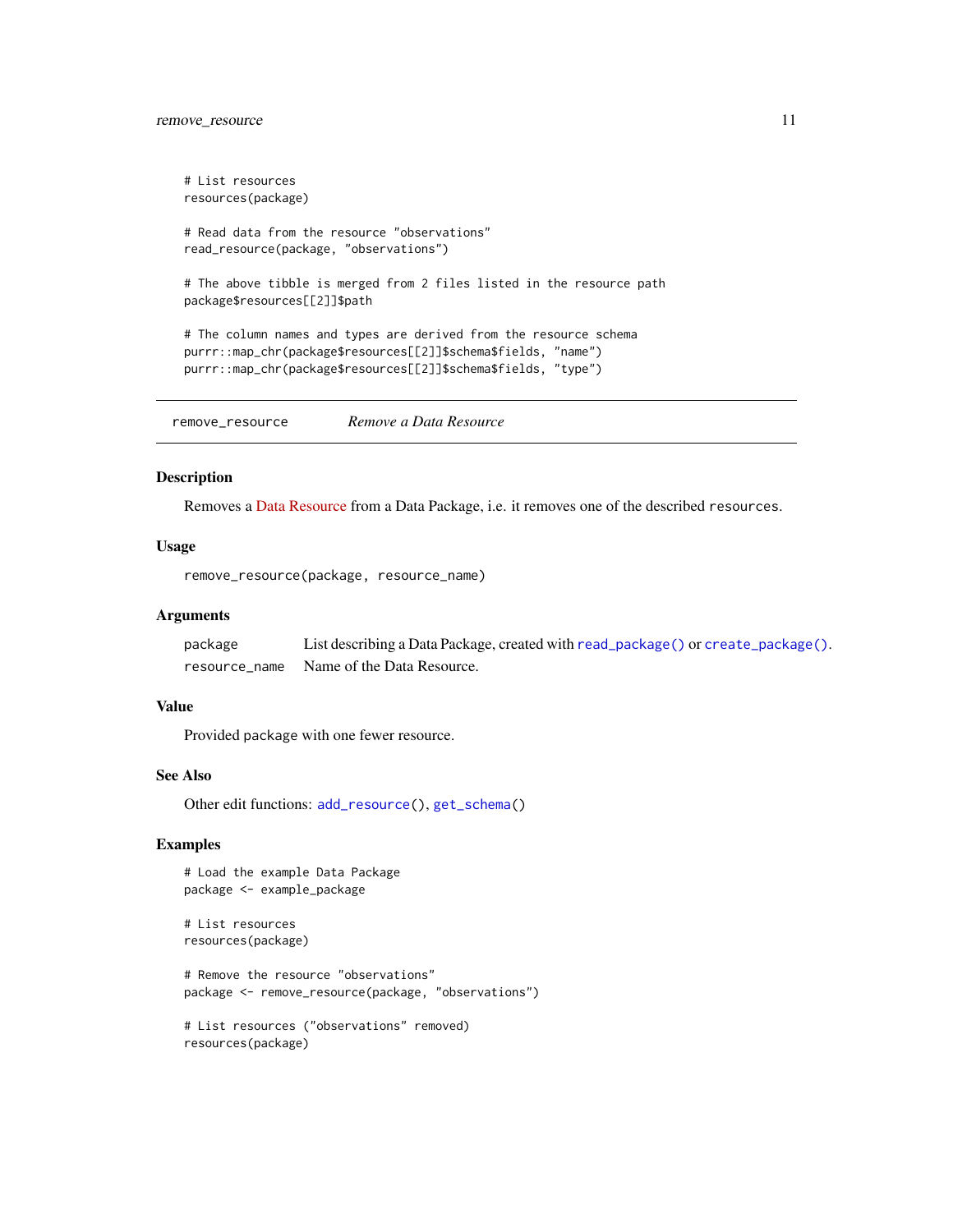<span id="page-11-2"></span><span id="page-11-0"></span>

#### **Description**

Lists the names of the Data Resources included in a Data Package.

#### Usage

resources(package)

#### Arguments

package List describing a Data Package.

#### Value

Character vector with the Data Resource names.

#### See Also

Other read functions: [read\\_package\(](#page-6-1)), [read\\_resource\(](#page-7-1))

#### Examples

```
# Load the example Data Package
package <- example_package
```

```
# List resources
resources(package)
```
<span id="page-11-1"></span>write\_package *Write a Data Package to disk*

#### **Description**

Writes a Data Package and its related Data Resources to disk as a datapackage.json and CSV files. Already existing CSV files of the same name will not be overwritten. The function can also be used to download a Data Package in its entirety. The Data Resources are handled as follows:

- Resource path has at least one local path (e.g. deployments.csv): CSV files are copied or downloaded to directory and path points to new location of file(s).
- Resource path has only URL(s): resource stays as is.
- Resource has inline data originally: resource stays as is.
- Resource has inline data as result of adding data with add\_resource(): data are written to a CSV file using [readr::write\\_csv\(\)](#page-0-0), path points to location of file, data property is removed. Use compress = TRUE to gzip those CSV files.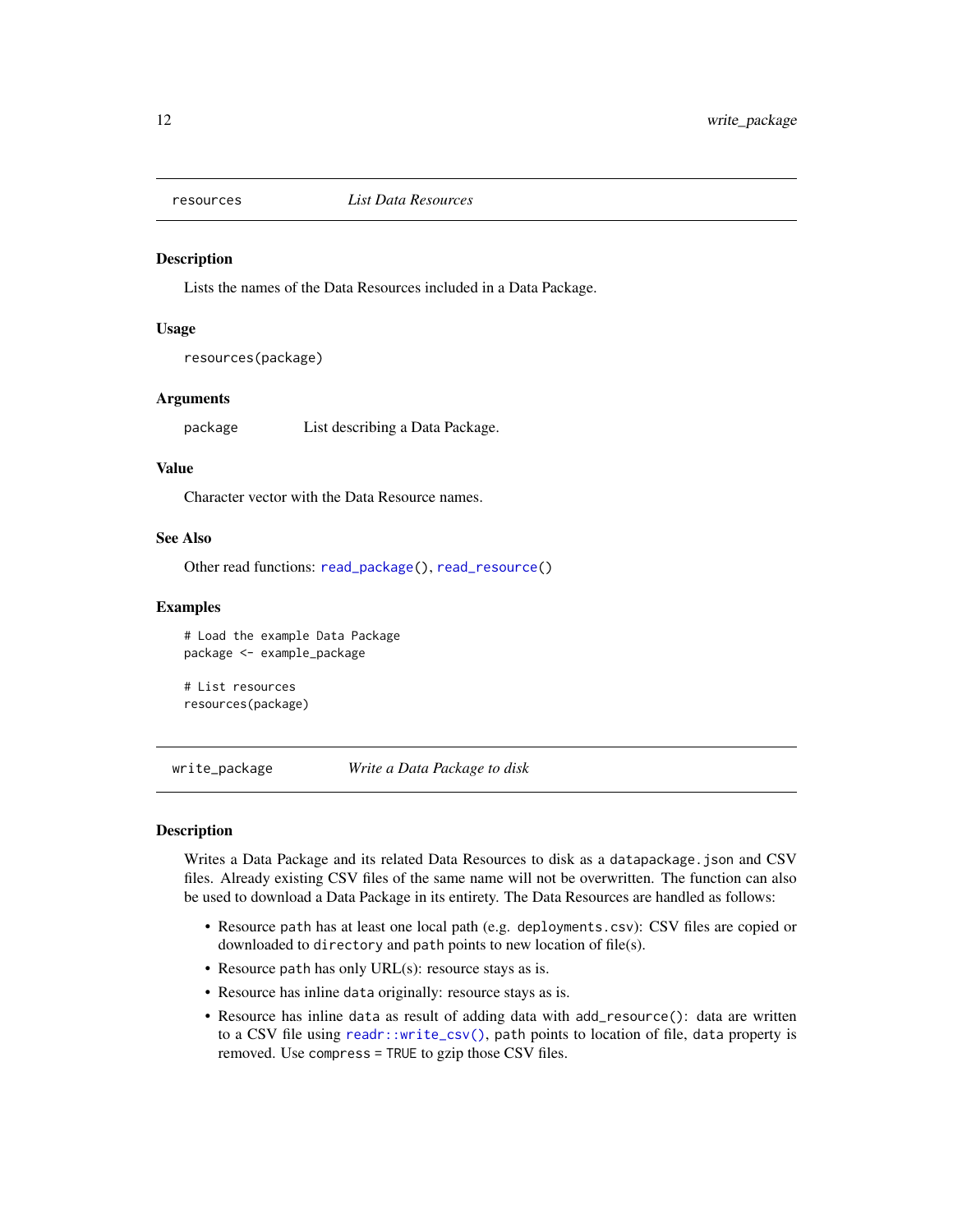#### <span id="page-12-0"></span>write\_package 13

#### Usage

```
write_package(package, directory = ".", compress = FALSE)
```
#### Arguments

| package   | List describing a Data Package, created with read $\Box$ package() or create $\Box$ package(). |
|-----------|------------------------------------------------------------------------------------------------|
| directory | Path to local directory to write files to.                                                     |
| compress  | If TRUE, data of added resources will be gzip compressed before being written                  |
|           | to disk (e.g. deployments.csv.gz).                                                             |

### Value

package as written to file (invisibly).

#### Examples

```
# Load the example Data Package from disk
package <- read_package(
  system.file("extdata", "datapackage.json", package = "frictionless")
\mathcal{L}# List resources
resources(package)
# Write the (unchanged) Data Package to disk
write_package(package, directory = "my_directory")
# Check files
list.files("my_directory")
# No files written for the "observations" resource, since those are all URLs.
# No files written for the "media" resource, since it has inline data.
```

```
# Clean up (don't do this if you want to keep your files)
unlink("my_directory", recursive = TRUE)
```